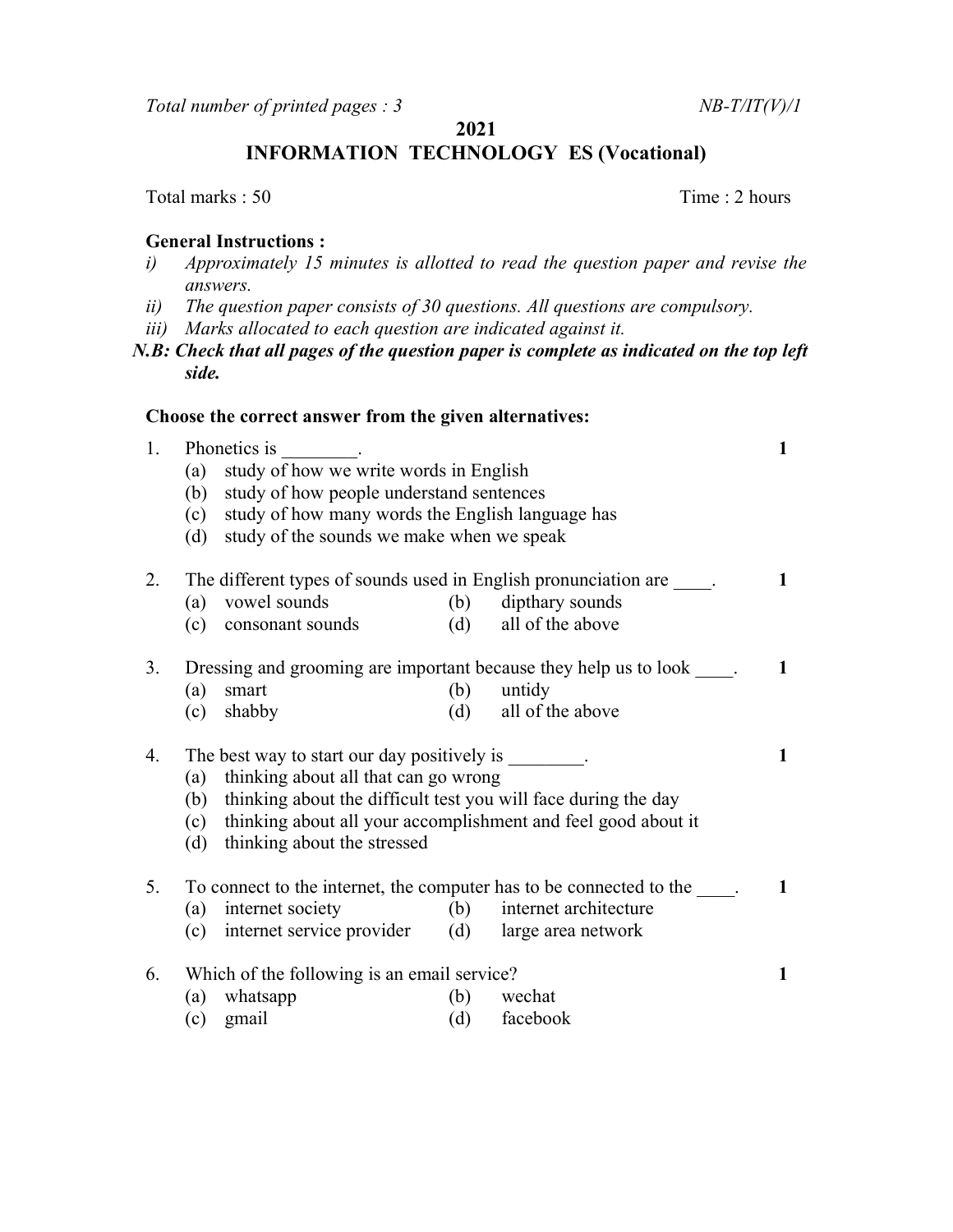| 7.                                                   | (a)<br>(c)                                                                    | Which of the following is a characteristic of entrepreneurship?<br>Ability to take up risks<br>Effective planning | (d)        | $\mathbf{1}$<br>(b) Belief in hard work<br>All of the above                                                              |  |  |  |  |
|------------------------------------------------------|-------------------------------------------------------------------------------|-------------------------------------------------------------------------------------------------------------------|------------|--------------------------------------------------------------------------------------------------------------------------|--|--|--|--|
| 8.                                                   | A situation where the result is not known and could lead to a loss is called. |                                                                                                                   |            |                                                                                                                          |  |  |  |  |
|                                                      | (a)<br>(c)                                                                    | profit<br>business                                                                                                | (b)<br>(d) | 1<br>risk<br>none of the above                                                                                           |  |  |  |  |
| 9.                                                   | (a)<br>(c)                                                                    | Green job<br>Green project                                                                                        | (b)<br>(d) | The skills used for promoting green economy are known as<br>1<br>Green skills<br>all of the above                        |  |  |  |  |
| 10.                                                  | (a)                                                                           | the capacity of future generations is called<br>conservation<br>$(c)$ goals                                       | (b)<br>(d) | The development that satisfies the needs of the present without compromising<br>1<br>sustainable development<br>planning |  |  |  |  |
| Answer the following questions in about 10-20 words: |                                                                               |                                                                                                                   |            |                                                                                                                          |  |  |  |  |
| 11.                                                  |                                                                               | What is a style?                                                                                                  |            | $\mathbf{1}$                                                                                                             |  |  |  |  |
| 12.                                                  | What is a scenario?                                                           |                                                                                                                   |            |                                                                                                                          |  |  |  |  |
| 13.                                                  | What is a base file?                                                          |                                                                                                                   |            |                                                                                                                          |  |  |  |  |
| 14.                                                  | Define emergencies.                                                           |                                                                                                                   |            |                                                                                                                          |  |  |  |  |
| 15.                                                  | What is a goal seek?                                                          |                                                                                                                   |            |                                                                                                                          |  |  |  |  |
| 16.                                                  | What are the shortest ways to create form in Libre Office?                    |                                                                                                                   |            |                                                                                                                          |  |  |  |  |
| 17.                                                  | How can one apply table styles?                                               |                                                                                                                   |            |                                                                                                                          |  |  |  |  |
| 18.                                                  |                                                                               | Define hazard.                                                                                                    |            | 1                                                                                                                        |  |  |  |  |
|                                                      |                                                                               | Answer the following questions in about 20-60 words:                                                              |            |                                                                                                                          |  |  |  |  |
| 19.                                                  |                                                                               | Write the steps to edit a template.                                                                               |            | 2                                                                                                                        |  |  |  |  |
| 20.                                                  | Mention the steps to resize an image in a document.                           |                                                                                                                   |            |                                                                                                                          |  |  |  |  |
| 21.                                                  | What are the two aspects of changing scenarios?                               |                                                                                                                   |            |                                                                                                                          |  |  |  |  |
| 22.                                                  | Write a short note on macro.                                                  |                                                                                                                   |            |                                                                                                                          |  |  |  |  |
| 23.                                                  | Write the importance of report in database.                                   |                                                                                                                   |            |                                                                                                                          |  |  |  |  |